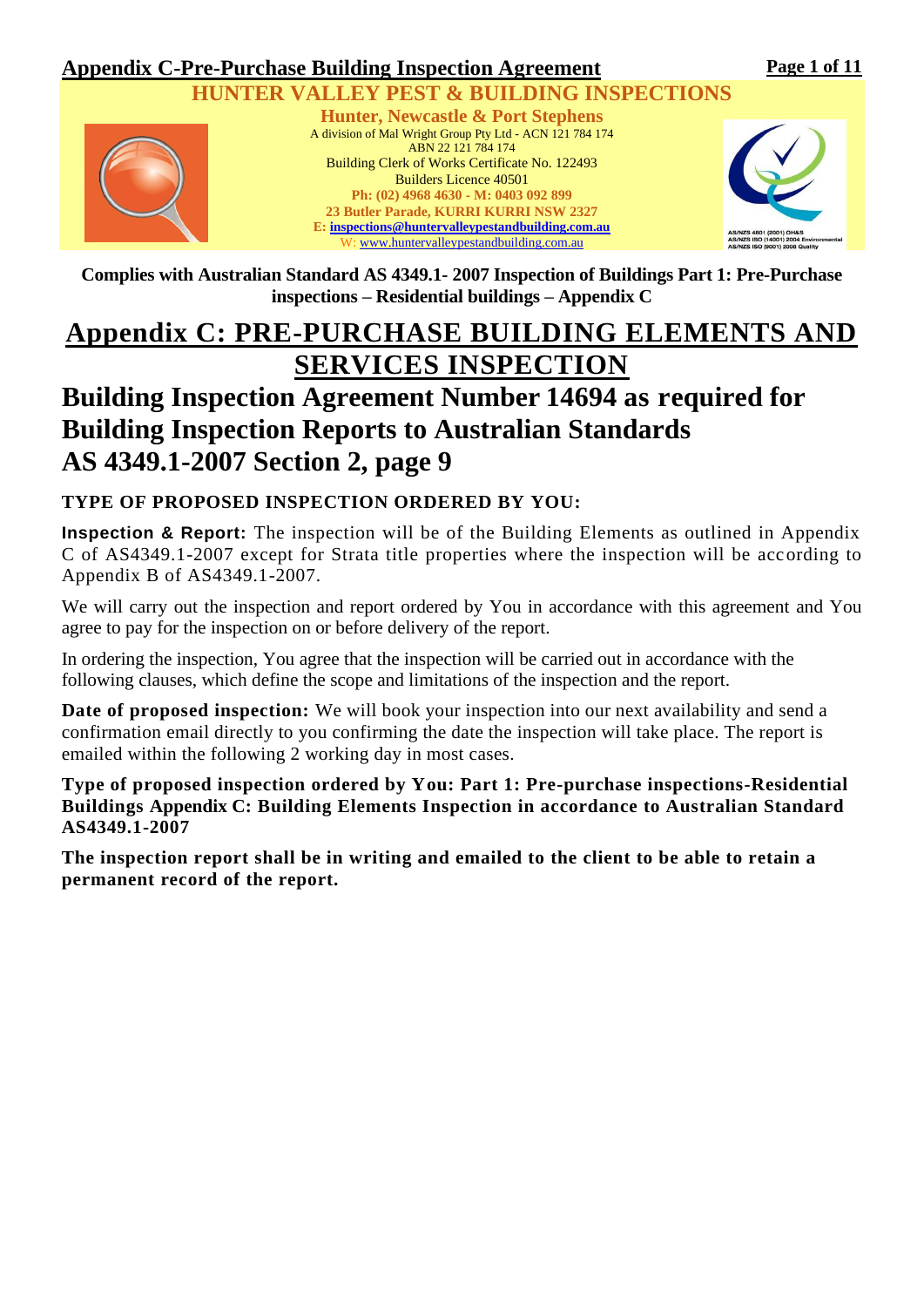

### **Cost**

This report is a Pre-purchase Building Inspection Report, on agreement you have agreed to pay the costs (includes GST) to our terms of trading.

**Granny flats** will be an additional cost so if the property has a granny flat then please take the option of with a granny flat on the menu when choosing a suitable inspection on the website otherwise the granny flat will not be included in the report or may occur additional charges.

## **The report must be paid for in full prior to the inspection taking place, so we will email you a tax invoice for details of payment methods once access has been confirmed.**

## **Cancellations**

If you are to cancel the report, this must be done by phone direct to Mal Wright on 0403 092 899.

If this is the case, just let us know as soon as possible.

- 1. If the report is cancelled before 24hrs prior to the inspection taking place a 10% cancellation will apply for administration costs.
- 2. If the report is cancelled within 24 working business hours prior to the inspection date or a 25% cancellation fee will apply.

If you cancel the inspection and wish to leave the money already paid in trust, then this money can be used as payment for your next inspection. So, then NO cancelation fees will apply unless the money is refunded later; then the original cancellation timeline circumstances will apply.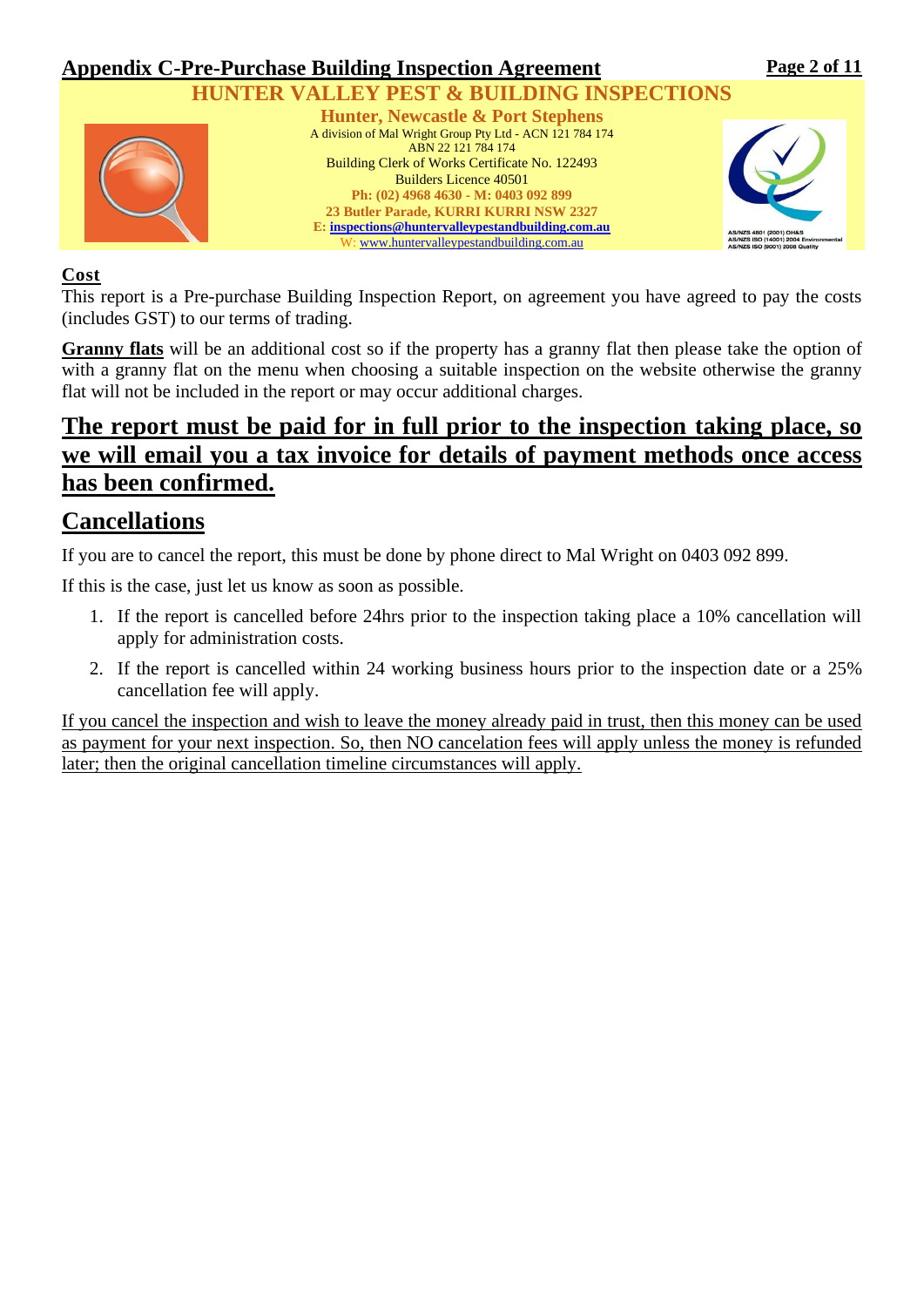

### **Please Note**

To avoid any misunderstanding as to the type of inspection We will carry out and the scope of the resulting report You should immediately read, this agreement. In ticking the agreement box on the bottom of the online create a new booking form. You agree that this document forms the agreement between You and Us. We will carry out the inspection and report ordered by You in accordance with this agreement and You agree to pay for the inspection and the report.

The inspector shall inspect all building elements. The building elements typically present in residential buildings. The Inspection will be carried out in accordance with AS4349.1-2007. The purpose of the inspection is to provide advice to a prospective purchaser regarding the condition of the property at the date and time of inspection. Areas for Inspection shall cover all safe and accessible areas. This is a defects report and not a compliance report so cannot be relied on as a compliance report.

### **SCOPE OF THE INSPECTION & THE REPORT:**

The Inspection will be carried out in accordance with AS4349.1-2007. The purpose of the inspection is to identify major defects, the incidence of minor defects and safety hazards associated with the property at the time of the inspection. The inspection and reporting are limited to Appendix C of AS4349.1-2007.

**1.** The report does not include an estimate of the cost for rectification of the Defects. The overall condition of this building has been compared to similarly constructed and reasonably maintained buildings of approximately the same age. Areas for Inspection shall cover all safe and accessible areas.

**2.** The inspection shall comprise a visual assessment of the items listed in Appendix C to AS4349.1- 2007 for the structures within 30 metres of the building and within the site boundaries including fences.

**3.** Subject to safe and reasonable access (See Definitions below) the Inspection will normally report on the condition of each of the following areas: -

- The interior
- The roof void (where applicable)
- The exterior
- The sub-floor (where applicable)
- The site

**4.** The inspector will report individually on Major Defects and Safety Hazards evident and visible **on the date and time of the inspection**. The report will also provide a general assessment of the property and collectively comment on Minor Defects which would form a normal part of property maintenance.

**5.** Where a Major Defect has been identified, the inspector will give an opinion as to why it is a Major defect and specify its location. (In case cases with photographs)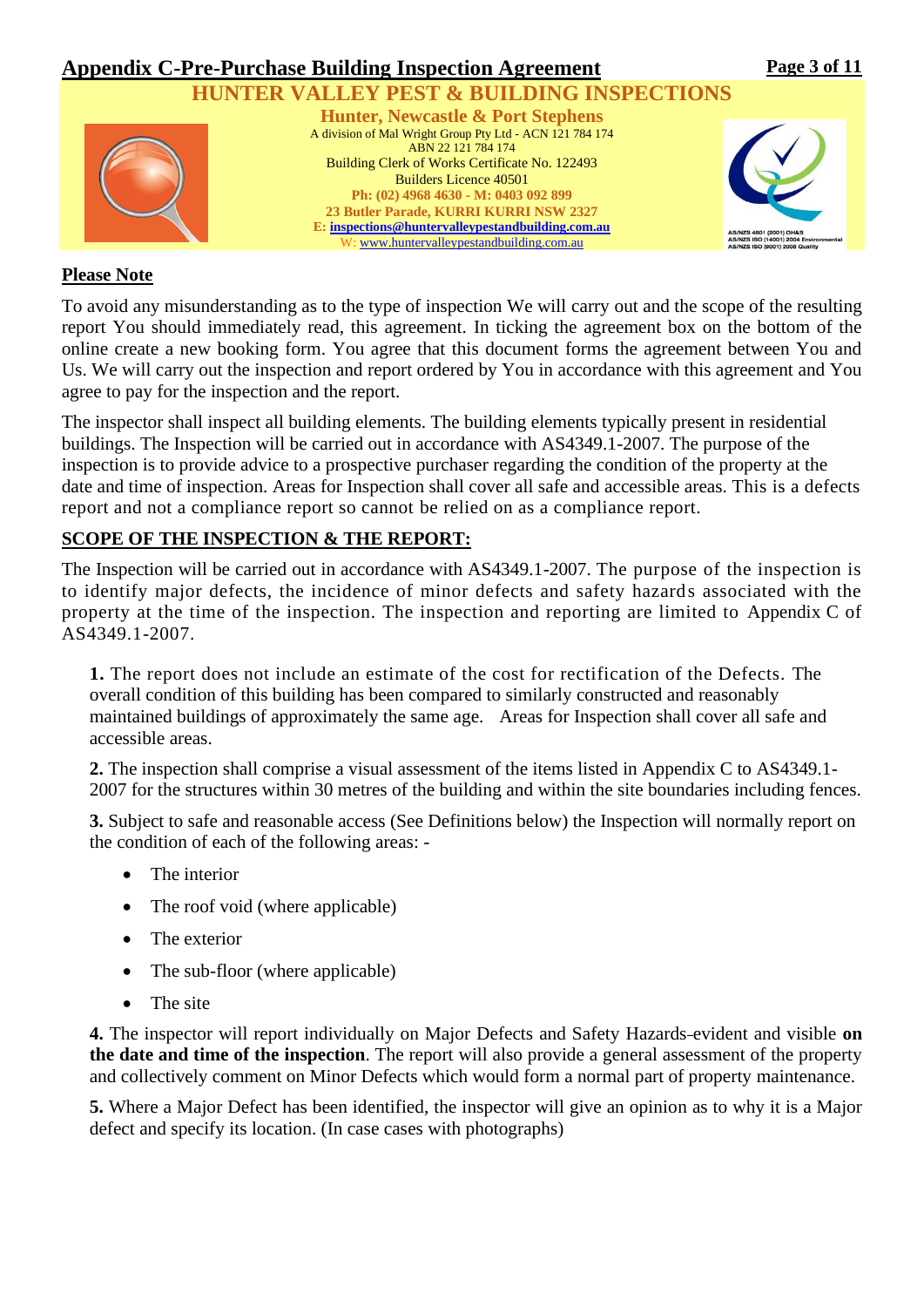#### **Appendix C-Pre-Purchase Building Inspection Agreement HUNTER VALLEY PEST & BUILDING INSPECTIONS Hunter, Newcastle & Port Stephens** A division of Mal Wright Group Pty Ltd - ACN 121 784 174 ABN 22 121 784 174 Building Clerk of Works Certificate No. 122493 Builders Licence 40501 **Ph: (02) 4968 4630 - M: 0403 092 899 23 Butler Parade, KURRI KURRI NSW 2327 E: [inspections@huntervalleypestandbuilding.com.au](mailto:inspections@huntervalleypestandbuilding.com.au)** W: [www.huntervalleypestandbuilding.com.au](http://www.huntervalleypestandbuilding.com.au/) **Page 4 of 11**

### **Limitations**

- 1. The Inspector will conduct a non–invasive visual inspection which will be limited to those accessible areas and sections of the property to which Safe and Reasonable Access (see Definitions below) is both available and permitted on the date and time of the inspection. Areas where reasonable entry is denied to the inspector, or where safe and reasonable access is not available, are excluded from and do not form part of, the inspection. Those areas may be the subject of an additional inspection upon request following the provision or reasonable entry and access.
- 2. The Inspection **WILL NOT** involve any invasive inspection including cutting, breaking apart, dismantling, removing or moving objects including, but not limited to, roofing, wall and ceiling sheeting, ducting, foliage, mouldings, debris, roof insulation, sarking, sisalation, floor or wall coverings, sidings, fixtures, floors, pavers, furnishings, appliances or personal possessions.
- 3. The Inspection and Report compares the inspected building with a building that was constructed in accordance with the generally accepted practice at the time of construction and which has been maintained such that there has been no significant loss of strength and durability.
- 4. The inspector CANNOT see or inspect and EXCLUDES inside walls, between floors, inside skillion roofing, inside the eaves, behind stored goods in cupboards, in other areas that are concealed or obstructed. Insulation and sisalation in the roof void will conceal timbers and may make inspection of the area unsafe for the inspector. The inspector WILL NOT dig, gouge, force or perform any other invasive procedures. An invasive inspection will not be performed unless a separate contract is entered into under Australian Standards AS 4349.0-2007.
- 5. The Report is not a certificate of compliance that the property complies with the requirements of any Act, regulation, ordinance, local law or by-law, or as a warranty or an insurance policy against problems developing with the building in the future.
- 6. The inspection WILL NOT report on the presence or not of Timber Pest activity. You should have an inspection carried out in accordance with AS 4349.3-1998 Timber Pest Inspections, by a fully qualified, licensed and insured Timber Pest Inspector.
- 7. If Timber Pest damage is found, then it will be reported. The inspector will only then report on the damage which is readily visible. There may be concealed damage in walls etc and We strongly recommend You arrange for Us to carry out an invasive inspection to discover the full extent of the damage. If any evidence of Timber Pest damage is reported then Timber Pest activity may also be present. It is very important that You have an AS 4349.3-1998 Timber Pest Inspection carried out by a fully qualified, licensed and insured Timber Pest Inspector.
- 8. The inspector will report the conditions that **on the day and at the time of the inspection** were evident and visible. The Australian Standard AS 4349.1-2007 warns that the report must not be seen as an all-encompassing report but rather as a "reasonable attempt to identify significant items". Minor defects and imperfections will be reported as a part C which is a Building Elements report. The inspection and report CANNOT report on any defects which may not be apparent due to prevailing weather conditions at the time of the inspection. Such defects may only become apparent in differing weather conditions.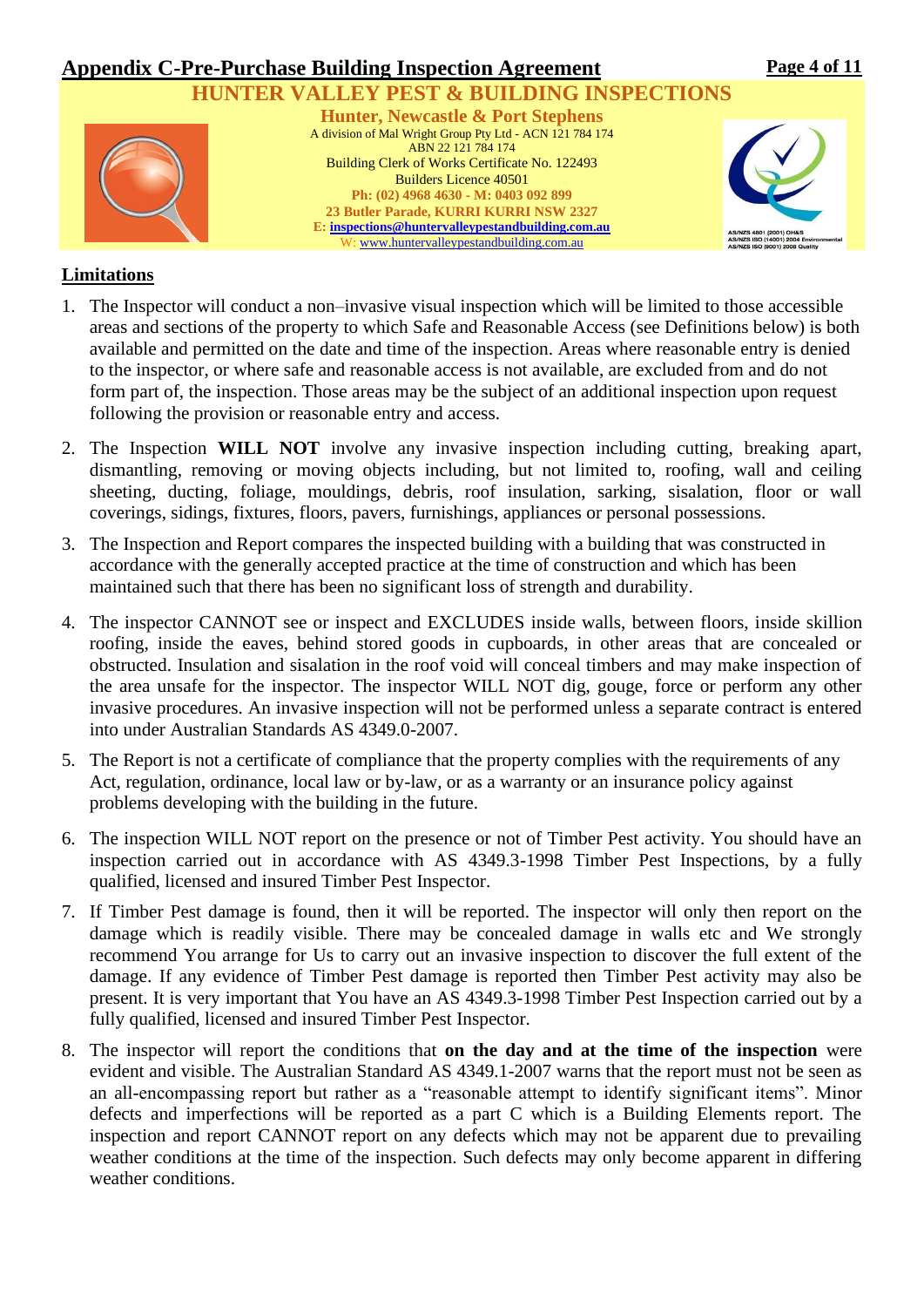

- 9. **ASBESTOS**: **"No inspection for asbestos will be carried out at the property and no report on the presence or absence of asbestos will be provided.** If during the course of the Inspection asbestos or materials containing asbestos happened to be noticed, then this may be noted in the general remarks section of the report. If asbestos is noted as present within the property, then you agree to seek advice from a qualified asbestos removal expert as to the amount and importance of the asbestos present and the cost sealing or of removal.
- 10. **MOULD (MILDEW AND NON-WOOD DECAY FUNGI) DISCLAIMER***:* No inspection or report will be made for Mould (Mildew) and non-wood decay fungi.
- 11.**Estimating Disclaimer***:* No estimates provided in the Report are merely opinions of possible costs that could be encountered, based on the knowledge and experience of the inspector, and are not estimates in the sense of being a calculation of the likely costs to be incurred. The estimates are NOT a guarantee or quotation for work to be carried out. The inspector accepts no liability for any estimates provided throughout this report where they occur you agree to obtain and rely on independent quotations for the same work.
- 12.If the property to be inspected is occupied then You must be aware that furnishings or household items may be concealing evidence of problems, which may only be revealed when the items are moved or removed. In some cases, the concealment may be deliberate. If You are the purchaser and not the owner of the property to be inspected then You should obtain a statement from the owner as to any Timber Pest activity or damage, timber repairs or other repairs, alterations or other problems to the property known to them and what, if any, other work has been carried out to the property including Timber Pest treatments. It is important to obtain copies of any paperwork issued and the details of all work carried out. Ideally the information obtained should be given to the inspector prior to the inspection being carried out.

Obtain a statement from the owner as to:

- a) any Timber Pest activity or damage.
- b) timber repairs or other repairs alterations or other problems to the property known to them
- c) any other work carried out to the property including Timber Pest treatments
- d) obtain copies of any paperwork issued and the details of all work carried out
- e) Indemnify the Inspector from any loss incurred by You relating to the items listed in clause a) above where no such statement is obtained.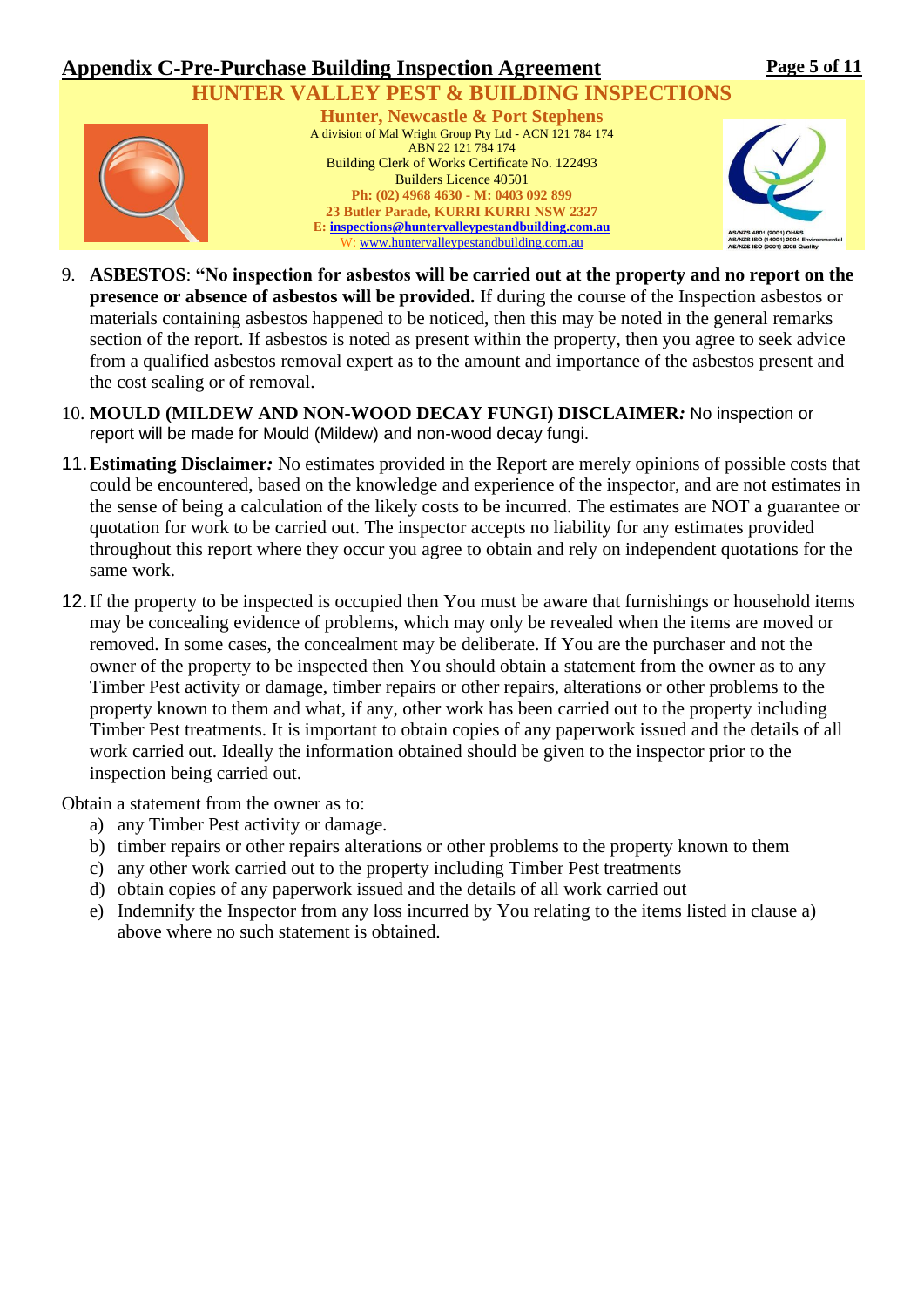

- 13. **The inspections Will not cover or report on the following conditions (see AS 4349.1-2007 for full details):**
- Environmental matters such as aspect, sunlight, privacy, streetscape, views etc.
- Proximity to railways, flight paths or busy road traffic etc.
- Health or safety conditions such as the presence of asbestos, lead, radon, and urea formaldehyde or toxic soils etc.
- Heritage or security matters
- The inspector will not report on pools, spas or ponds etc. You should obtain the services of a pool specialist to carry out an inspection and report.

### **The inspections Will not cover or report on the following conditions (see AS 4349.1-2007 for full details) continued:**

- Apart from surface water drainage, site drainage including storm water and sewage.
- The condition of pools or spas ponds etc.
- Fire protection or safety.
- Plumbing and electrical wiring etc including unauthorised or illegal plumbing or electrical work.
- Unauthorised or illegal building work,
- The durability of exposed finish materials.
- Neighbourhood usage such as pests, closeness to mines, public transport, hotels, stormwater drains, public entertainment venues etc.
- Document analysis e.g. sewer drainage, plans and diagrams, surveys, building approvals, compliance etc.
- 14. A full list and details of the areas and item to be inspected are contained in the Australian Standard AS 4349.1-2007.
- 15. Where the property is a strata or similar title, the inspector will only inspect the interior and immediate exterior of the particular unit requested to be inspected.
- 16. You agree that We cannot accept any liability for Our failure to report a defect that was concealed by the owner of the building being inspected and You agree to indemnify Us for any failure to find such concealed defects.
- 17. If the inspection is a Pre-purchase Inspection Report, then We recommend that You having the following inspection and reports carried out: -
- 18. Timber Pest Inspection report in accordance with AS 4349.3-1998 Timber pest inspections by a fully qualified, insured and licensed Timber Pest Inspector. (**This inspection and report is strongly recommended.**)
- 19. An inspection, testing and report of all electrical installations and wiring by an insured and licensed electrician.
- 20. The Inspection Will not cover or report the items listed in Appendix D to AS4349.1-2007.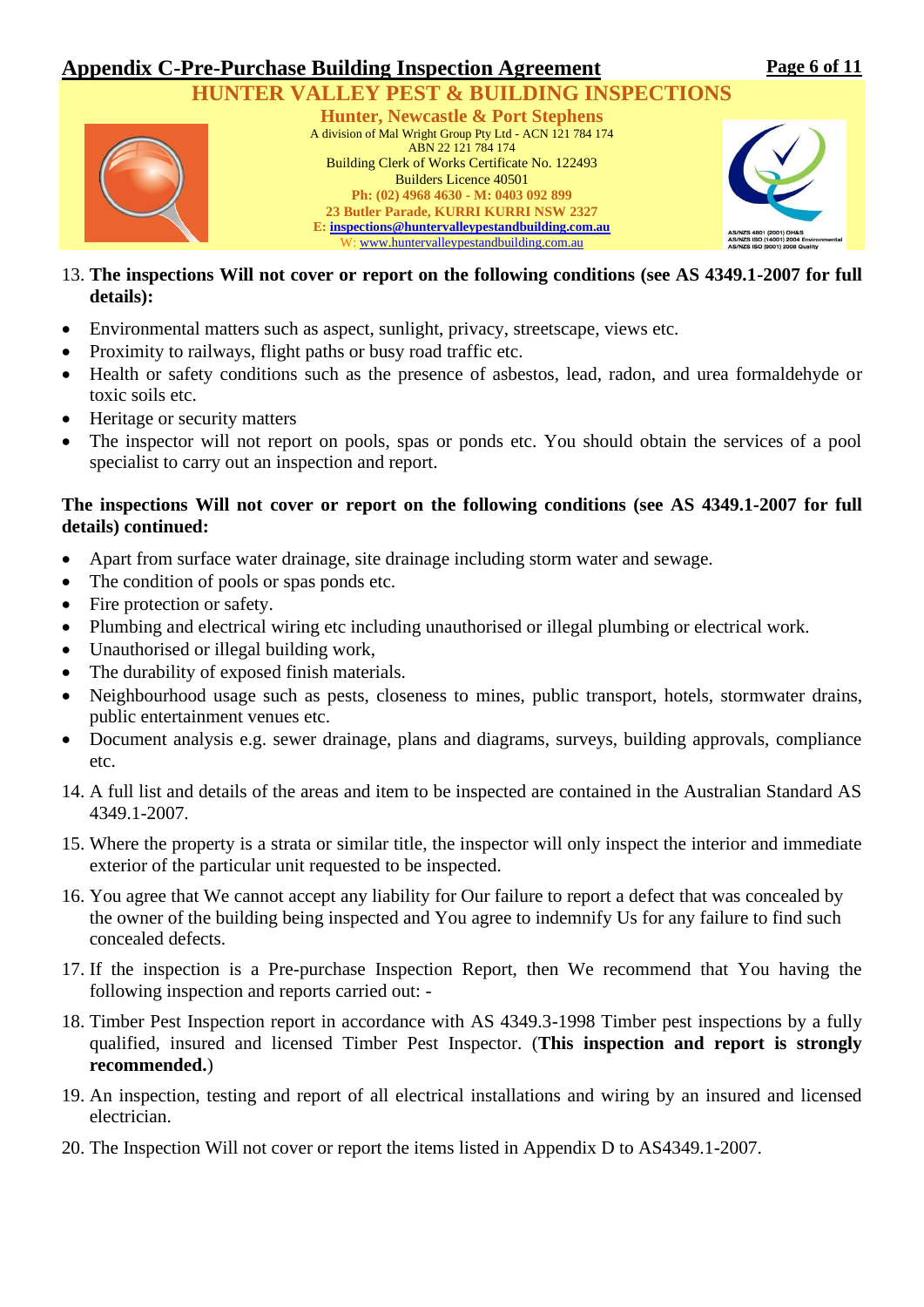

- 21. Any other inspection and report on such matters as plumbing, Pool condition, lift hydraulics, mechanical services and geotechnical conditions by an appropriately qualified, insured and licensed person.
- 22. Where Our report recommends another type of inspection and report or an invasive inspection and report then You should have such an inspection carried out. If You fail to follow Our recommendations, then You agree and accept that You may suffer a financial loss and indemnify Us against all losses that You incur resulting from Your failure to act on Our advice.
- 23. The Report is prepared and presented, unless stated otherwise, under the assumption that the existing use of the building will continue as a Residential Property.

### **General**

- 24. In the event of a dispute or a claim arising out of, or relating to the inspection or the report, or any alleged negligent act, error or omission on Our part or on the part of the inspector conducting the inspection, either party may give written notice of the dispute or claim to the other party. If the dispute is not resolved within fourteen (14) days from the service of the written notice, then either party may refer the dispute or claim to an independent mediator. The cost shall be met equally by both parties or as agreed as part of the mediation settlement. Should the dispute or claim not be resolved by mediation then one or other of the parties may refer the dispute or claim to the Institute of Arbitrators and Mediators of Australia who will appoint an Arbitrator who will resolve the dispute by arbitration. The Arbitrator will also determine what costs each of the parties are to pay.
- 25. **Acceptable criteria:** The building shall be compared with a building that was constructed in accordance with the generally acceptable practice at the time of construction and which has been maintained such that there has been no significant loss of strength and serviceability.
- 26. **THIRD PARTY DISCLAIMER:** We will not be liable for any loss, damage, cost or expense, whatsoever, suffered or incurred by any Person other than You in connection with the use of the Inspection Report provided pursuant to this agreement by that Person for any purpose or in any way, including the use of this report for any purpose connected with the sale, purchase, or use of the Property or the giving of security over the Property, to the extent permissible by law. The only Person to whom We may be liable and to whom losses arising in contract or tort sustained may be payable by Us is the Client named on the face page of this Agreement.

**Note:** In the ACT under the Civil Law (Sale of Residential Property) Act 2003 and Civil Law (Sale of Residential Property) Regulations 2004 the report resulting from this inspection may be passed to the purchaser as part of the sale process providing it is carried out not more than three months prior to listing and is not more than six months old.

27. **Prohibition on the Provision or Sale of the Report:** The Report may not be sold or provided to any other Person without Our express written permission, unless the Client is authorised to do so by Legislation. If We give our permission, it may be subject to conditions such as payment of a further fee by the other Person and agreement from the other Person to comply with this clause. However, We may sell the Report to any other Person although there is no obligation for Us to do so.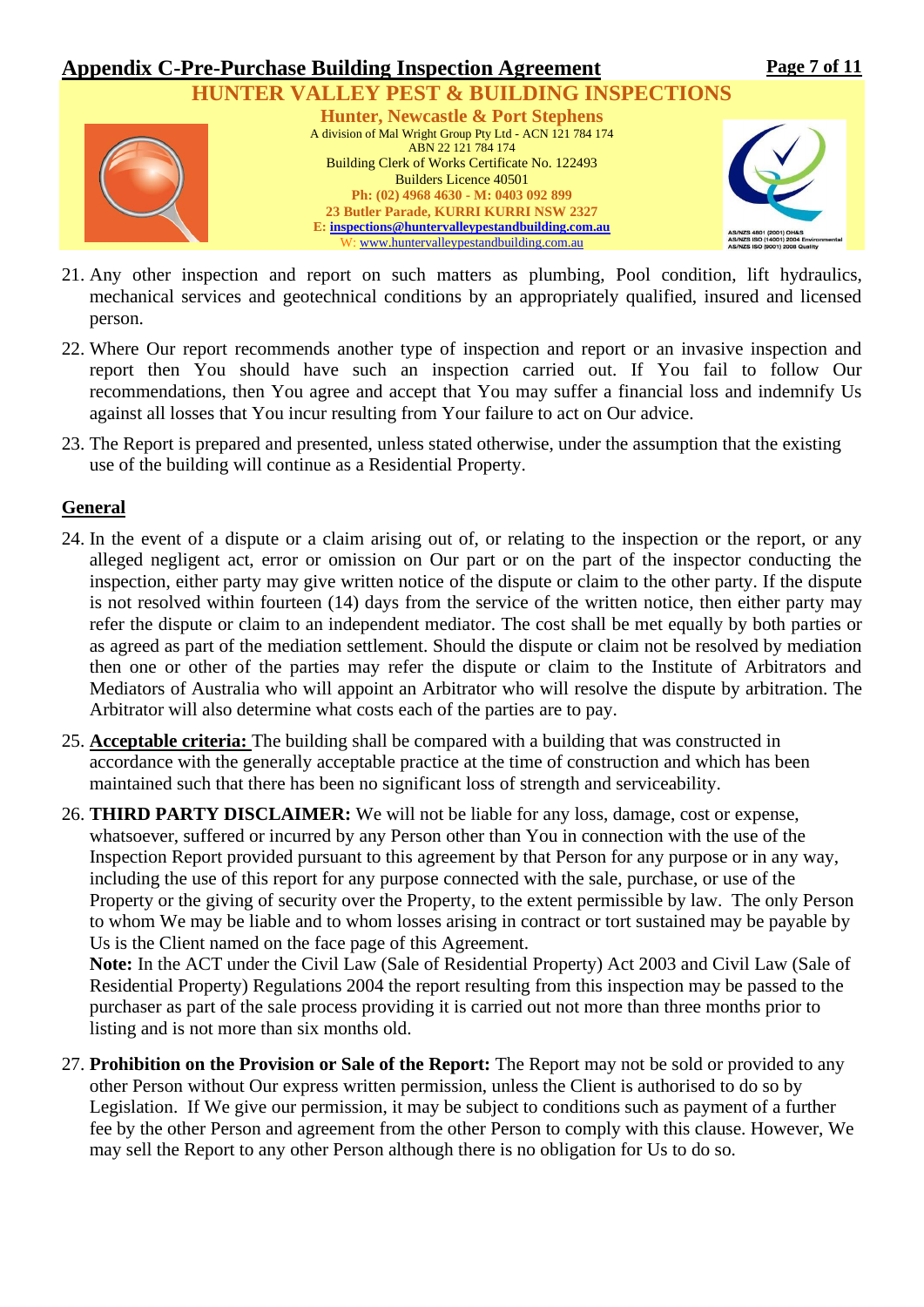

- 28. **Release:** You release Us from any and all claims, actions, proceedings, judgments, damages, losses, interest, costs and expenses of whatever nature that the Person may have at any time hereafter arising from the unauthorised provision or sale of the Report by You to a Person without Our express written permission.
- 29. **Indemnity:** You indemnify Us in respect of any and all liability, including all claims, actions, proceedings, judgments, damages, losses, interest, costs and expenses of any nature, which may be incurred by, brought, made or recovered against Us arising directly or indirectly from the unauthorised provision or sale of the Report by You to a Person without Our express written permission.
- 30. **Decking's and/or Verandahs:** Where a dwelling has decking's and/or verandahs I recommend the structural integrity and construction be assessed by an engineer or other suitably qualified person is essential; I also recommend inspections of the timber structures are performed by an engineer or other suitably qualified person at least every 12 months. Injury can be cause if a decking or verandah collapses.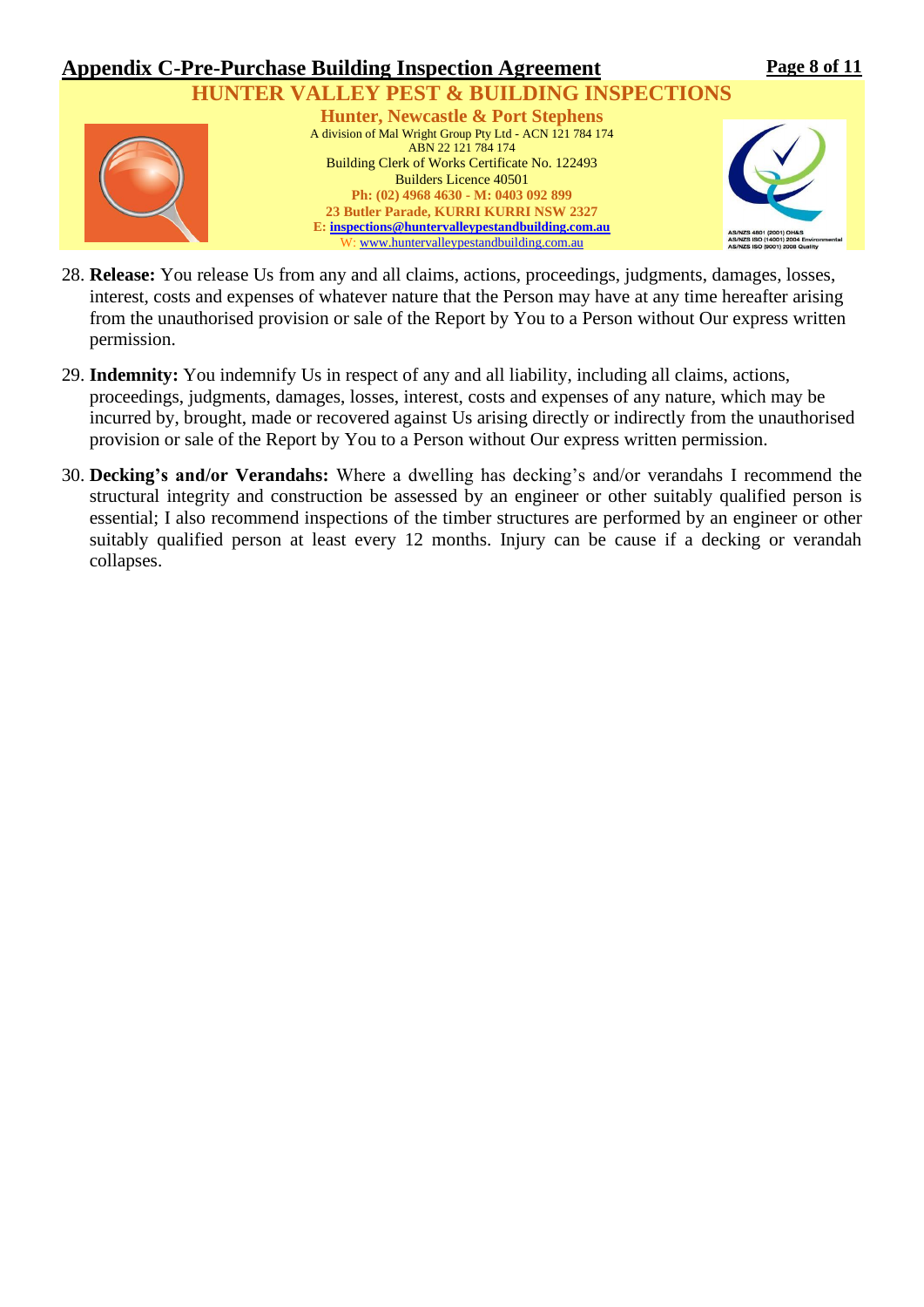

### **DEFINITIONS:**

You should read and understand the following definitions of words used in this Agreement and the Report. This will help You understand what is involved in a property and building inspection, the difficulties faced by the inspector and the contents of the Report Which We will provide You following the Inspection.

**Acceptance Criteria:** The Building shall be compared with a building which was constructed at approximately the same time, using practices which were generally accepted as normal for that time and that the property has received maintenance to ensure that the intended strength and serviceability of the building have not significantly deteriorated over time.

**Access hole (cover)** means a hole in the structure allowing safe entry to an area.

**Accessible area** is any area of the property and structures allowing the inspector safe and reasonable access within the scope of the inspection.

**Building Element** means a part of a building performing a particular function either singularly or in conjunction with other such parts.

**Client** means the person(s) or other legal entity for which the inspection is to be carried out. If ordered by the person(s)'s agent, then it is agreed that the agent represents the person(s) and has the authority to act for and on their behalf. (See also "You/Your" below)

**Defect** means a variation or fault in material or a component or assembled element that deviates from its intended appearance or function.

**Inspector** means the company, partnership or individual named below that You have requested to carry out a Building Inspection and Report. (See also "Our/Us/We" below.)

**Limitation** means any factor that prevents full achievement of the purpose of the inspection.

**Major defect** means a defect of such significance that without correction would not avoid Safety Concerns, loss of the intended practical performance of the building element or an additional decline in the existing condition of the property inspected.

**Minor defect** means a defect which is not a Major Defect.

**Person** means any individual, company, partnership or association who is not a client*.*

**Property** means the structures and boundaries up to thirty (30m) metres from the exterior walls of the main building but within the boundaries of the land on which the main building is erected.

**Report** means the document and any attachments issued to You by Us following Our inspection of the property.

**Structural Inspection means** the inspection shall comprise visual assessment of accessible areas of the property to identify major defects to the building structure and to form an opinion regarding the general condition of the structure of the property. The Report will not include those items noted in Clause A3 of AS 4349.1-2007 e.g., Condition of roof coverings, partition walls, cabinetry, doors, trims, fencing, minor structures, ceiling linings, windows, non-structural & serviceability damp issues, rising damp, condensation etc.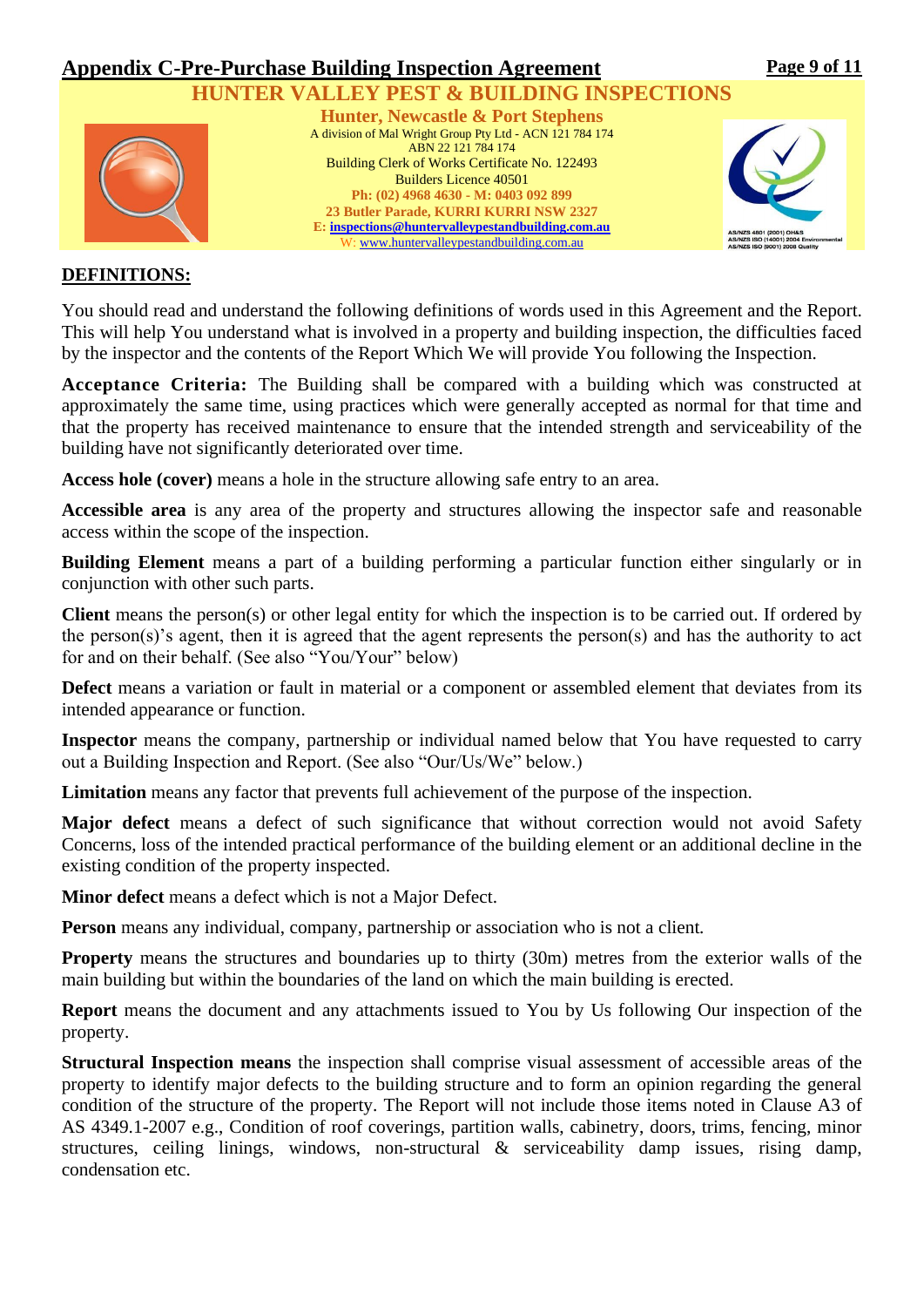

### **DEFINITIONS: (continued)**

**Safe and Reasonable Access** does not include the use of destructive or invasive inspection methods or moving furniture or stored goods.

The Standard *AS4349.1-2007* provides information concerning safe and reasonable access:

Only areas where reasonable and safe access was available were inspected. Access will not be available where there are safety concerns, or obstructions, or the space available is less than the following:

**SUB-FLOOR** - Access is normally not available where dimensions are less than 500mm x 400mm for the access hole and less than 400mm of crawl space beneath the lowest bearer or less than 500mm beneath the lowest part of any concrete floor. Pooling water in the sub-floor is not considered a safe crawl space.123

**ROOF VOID** – the dimensions of the access hole must be at least 500mm x 400mm, and, reachable by a 3.6M ladder, and that there is at least 600mm x 600mm of space to crawl. Narrow roof framing openings is not considered a safe crawl space.

**ROOF EXTERIOR** – must be safely accessible by a 3.6M ladder placed at ground level with the ladder to extend 1 metre past the roof line.

Reasonable access does not include the use of destructive or invasive inspection methods. Nor does reasonable access include cutting or making access traps or moving heavy furniture or stored goods.

**SAFE ACCESS** - Is at the inspector's discretion and will take into account conditions existing on the property at the time of the inspection.

**Our/Us/We** means the company, partnership or individual named below that You have requested to carry out the property inspection and report.

You/Your means the party identified on the face page of this agreement as the Client, and where more than one party all such parties jointly and severally, together with any agent of that party.

**Safe and Reasonable Access** does not include the use of destructive or invasive inspection methods or moving furniture or stored goods. The Standard defines the extent of safe and reasonable access as follows: **"**The extent of accessible areas shall be determined by the inspector at the time of inspection, based on the conditions encountered at the time of the inspection. The inspector shall also determine whether sufficient space is available to allow safe access. The inspection shall include only accessible areas and areas that are within the inspector's line of sight and close enough to enable reasonable appraisal.**"**